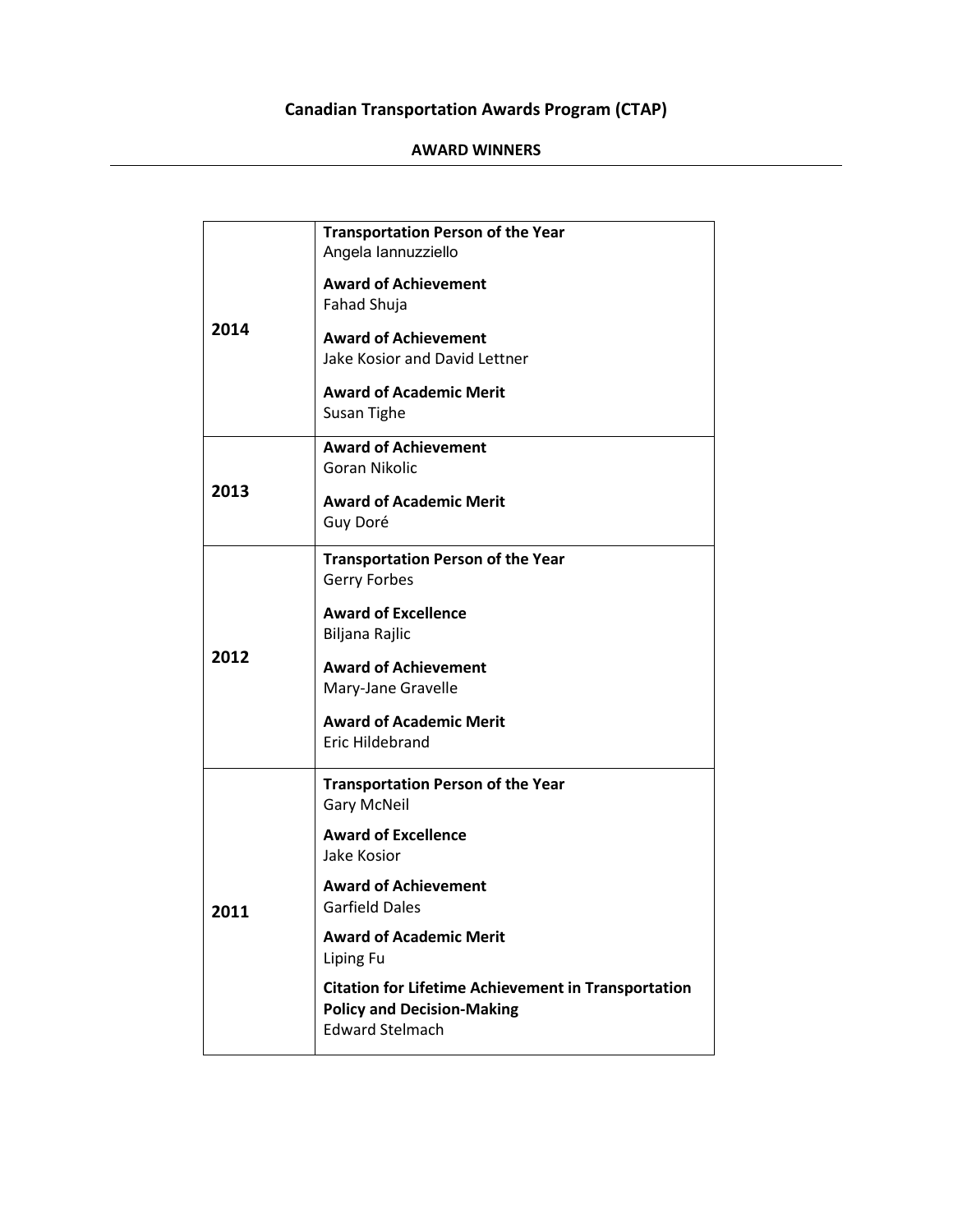| 2010 | <b>Transportation Person of the Year</b><br>Anthony Russell                                                                                                                                                                  |
|------|------------------------------------------------------------------------------------------------------------------------------------------------------------------------------------------------------------------------------|
|      | <b>Award of Excellence</b><br><b>Phil Masters</b>                                                                                                                                                                            |
|      | <b>Award of Achievement</b><br>Dale Bracewell<br>Michael Madill                                                                                                                                                              |
|      | <b>Award of Academic Merit</b><br>Said M. Easa<br><b>Tarek Sayed</b>                                                                                                                                                         |
|      | <b>Transportation Person of the Year</b>                                                                                                                                                                                     |
| 2009 | Andrew T. Horosko<br><b>Award of Excellence</b><br>Mavis Johnson<br><b>Sheri Plewes</b><br><b>Award of Achievement</b><br>Aziz Amiri<br>Fred J. Cummings<br><b>Award of Academic Merit</b><br>Abd El Halim Omar Abd El Halim |
| 2008 | <b>Transportation Person of the Year</b><br>Harry Ronald Harmer<br><b>Award of Excellence</b><br>Georges O. Gratton<br><b>Award of Achievement</b><br>Spencer McDonald<br><b>Award of Academic Merit</b>                     |
|      | Albert M. Stevens                                                                                                                                                                                                            |